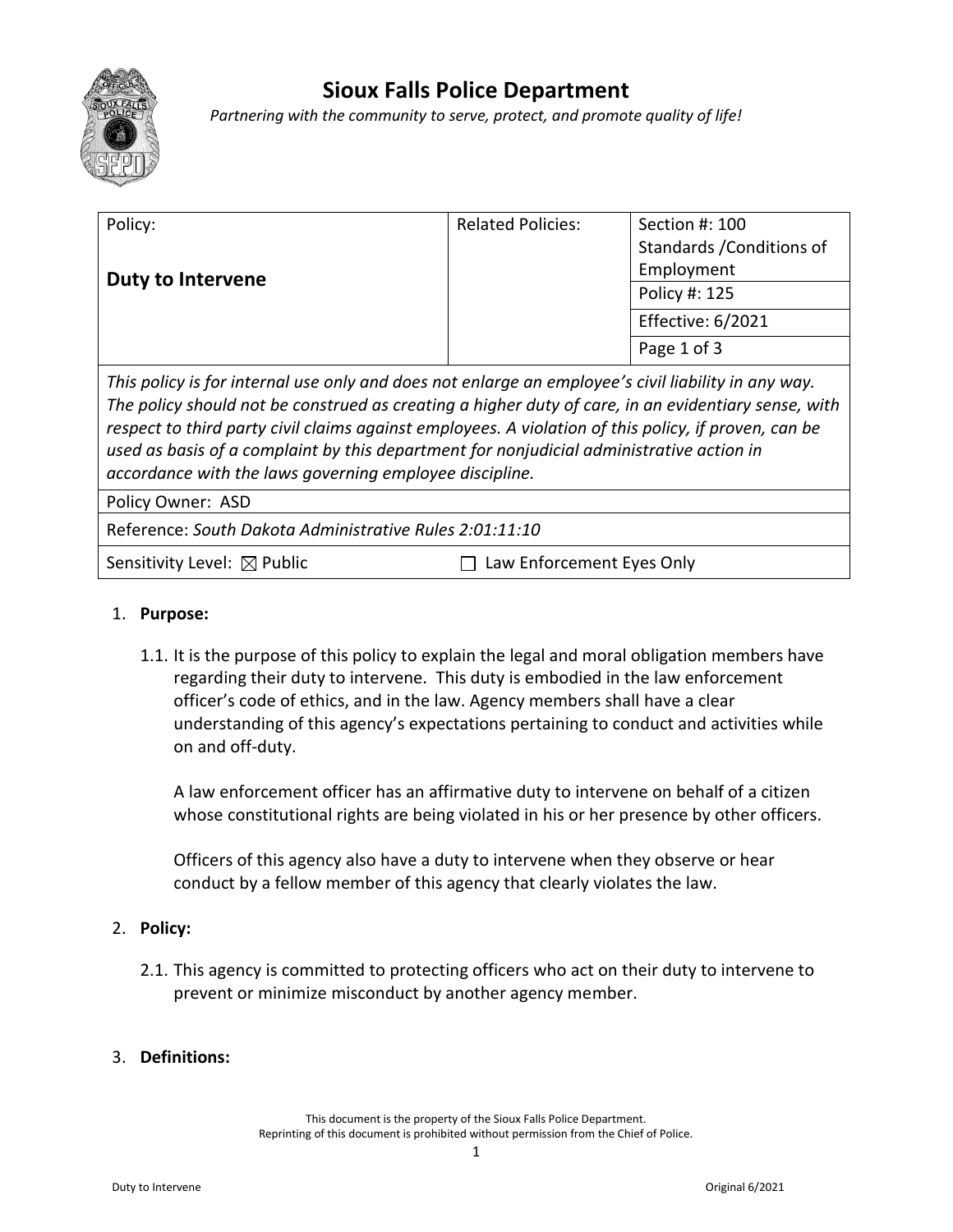3.1. Intervene – to come between, whether verbally or physically, so as to prevent or alter a result or course of events.

## 4. **Procedure:**

## 4.1. DUTY TO INTERVENE

- 4.1.1. Use of Force: Officers of this agency have an affirmative duty to intervene when a fellow officer is subjecting a person to excessive force. Any officer present and observing another officer using force that is clearly beyond that which is reasonable under the circumstances shall, when there is a realistic or reasonable opportunity to do so, intervene to prevent the use of unreasonable force. An officer who observes another employee use force that exceeds the degree of force permitted by law should promptly report these observations to a supervisor.
- 4.1.2. Officers of this agency must recognize and act upon the duty to intervene to prevent or stop any member from conducting any act that is clearly unconstitutional, or that violates the law. Intervention may be verbal and/or physical. Failure to intervene may subject an officer of this agency to disciplinary and or legal action.

## 4.2. REQUIRED ACTION – Agency Member

- 4.2.1. When an officer observes another officer engaging in illegal behavior the officer, when presented with a realistic or reasonable opportunity to do so, should intervene verbally or physically, depending on the circumstances.
- 4.2.2. If verbal interventions are not sufficient to stop the act, an officer, when presented with a realistic or reasonable opportunity to do so, should come between the offending officer and the other individual involved.
	- 4.2.2.1. Notify a supervisor after conducting an intervention involving any act that is clearly unconstitutional, or that violates the law when the officer has a realistic or reasonable opportunity to do so.
- 4.2.3. Render Aid: If any person is injured and requires medical attention, officers of this agency, when presented with a realistic or reasonable opportunity to do so, will render aid in accordance with their training and request medical assistance when necessary.
- 4.2.4. Supervisor Responsibilities: